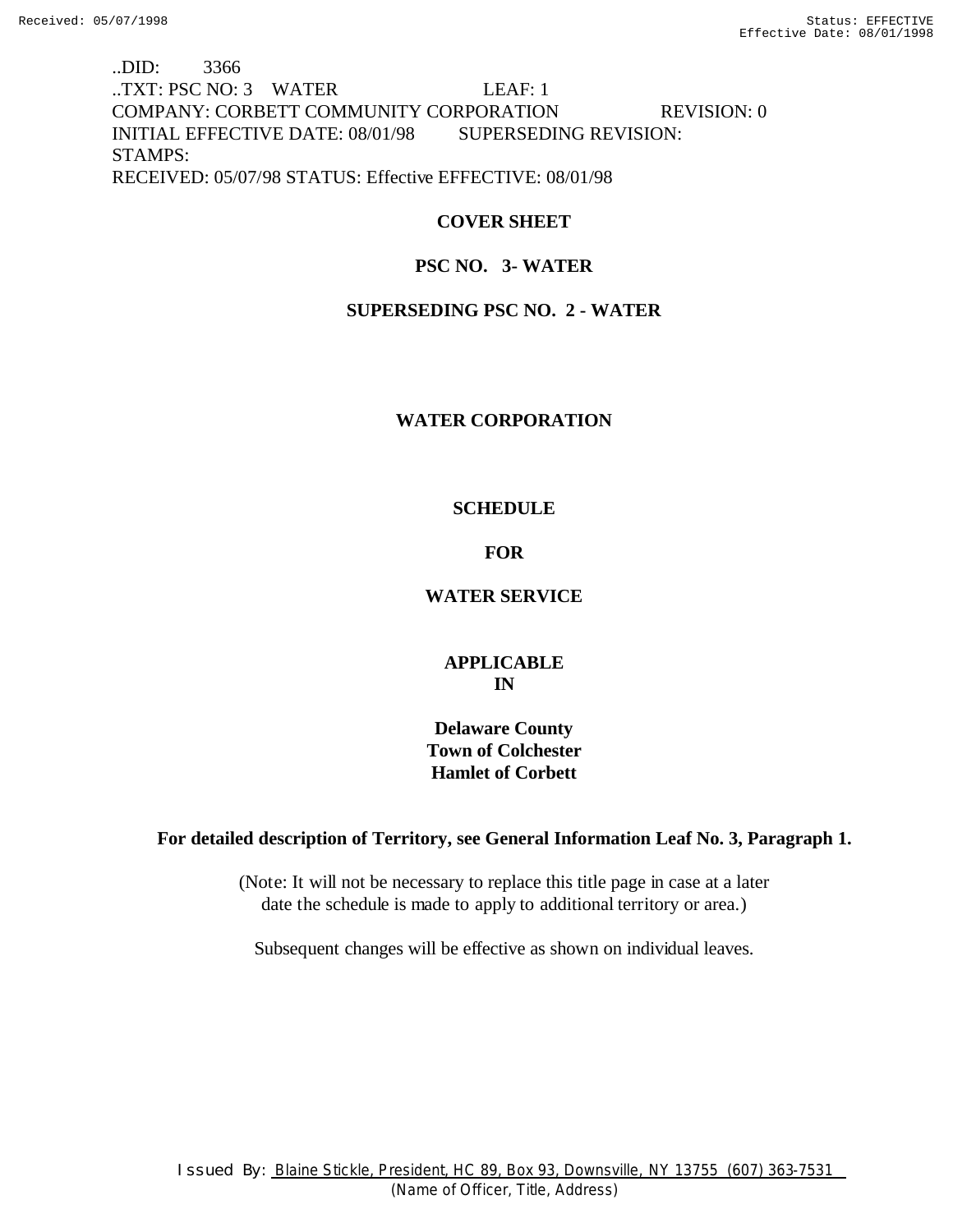..DID: 3360 ..TXT: PSC NO: 3 WATER LEAF: 2 COMPANY: CORBETT COMMUNITY CORPORATION REVISION: 0 INITIAL EFFECTIVE DATE: 08/01/98 SUPERSEDING REVISION: STAMPS: RECEIVED: 05/07/98 STATUS: Effective EFFECTIVE: 08/01/98

#### **TABLE OF CONTENTS**

# **GENERAL INFORMATION LEAF NO.**

| 1.  | Territory                                                      | 3              |
|-----|----------------------------------------------------------------|----------------|
| 2.  | Application for Water Service                                  | 3              |
| 3.  | Deposits - Security                                            | 3              |
| 4.  | Deposits - Interest                                            | 4              |
| 5.  | Deposits - Return                                              | 4              |
| 6.  | Deposits - Other                                               | 4              |
| 7.  | <b>General Rules</b>                                           | $5 - 6$        |
| 8.  | Metered Service                                                | $6 - 7$        |
| 9.  | <b>Unmetered Service</b>                                       | $\tau$         |
|     | 10. Extension of Mains                                         | $\overline{7}$ |
|     | 11. Discontinuance of Service - Non-payment                    | $7 - 8$        |
|     | 12. Discontinuance of Service - Other                          | $8 - 9$        |
|     | 13. Discontinuance of Residential Service - Special Procedures | 9              |
|     | 14. Deferred Payment Agreements                                | 9              |
| 15. | <b>Complaint Handling Procedures</b>                           | 10             |
|     | 16. Restoration of Service                                     | $10 - 11$      |
|     | 17. Interest on Customer Overpayments                          | 11             |
|     | 18. Regulation                                                 | 11             |
|     | <b>RATES</b><br>Service Classification No. 1                   | 12             |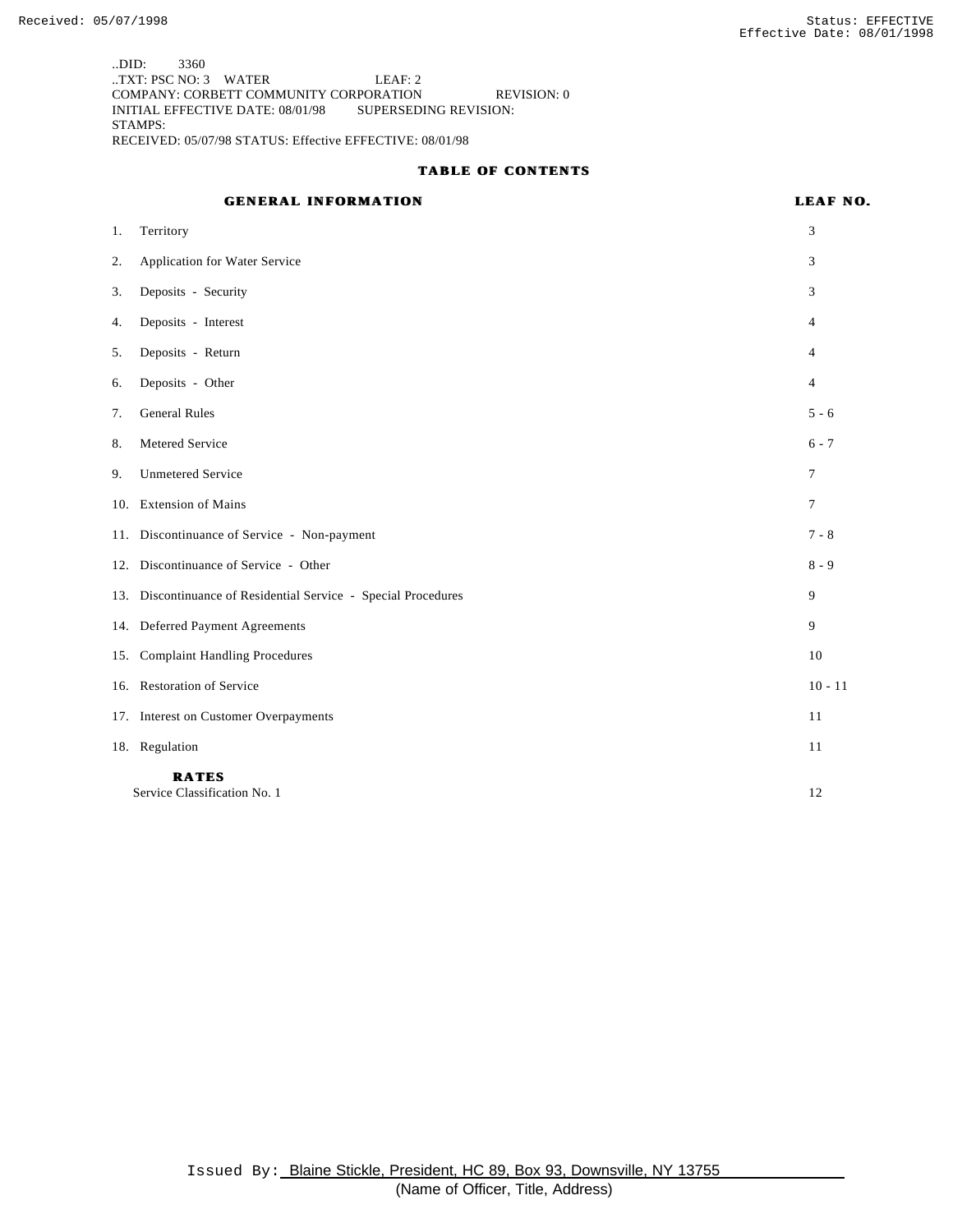..DID: 3361 ..TXT: PSC NO: 3 WATER LEAF: 3 COMPANY: CORBETT COMMUNITY CORPORATION REVISION: 0 INITIAL EFFECTIVE DATE: 08/01/98 SUPERSEDING REVISION: STAMPS: RECEIVED: 05/07/98 STATUS: Effective EFFECTIVE: 08/01/98

#### **GENERAL INFORMATION**

1. Territory (County, Town, Development, Streets, etc.)

Delaware County, Town of Colchester, Hamlet of Corbett

#### 2. Application for Water Service

- A. Written application for service may be required.
- B. A separate application may be required for each premises.
- C. Premises may be subject to inspection by the company.
- D. Applications need not be accepted from customers with charges due on any water accounts with the company. The company must accept an application if the customer enters into a deferred payment agreement.
- E. Service pipe installations are subject to company approval.

#### 3. Deposits - Security

- A. As a condition of receiving service, the company may require a deposit from customers that are delinquent (having a bill remaining unpaid 23 days from the date mailed), seasonal, short term or temporary or who have had service terminated for non-payment during the preceding 6 months. In addition, a deposit may also be required from a non-residential customer whose credit has not been established with the company. A delinquent customer shall be provided with a written notice 20 days before the deposit is assessed which states that failure to make timely payments will permit the company to require a deposit from such customer.
- B. Deposits from applicants and customers may not exceed two times the estimated average monthly bill for a calendar year, except in the case of customers whose usage varies widely where deposits may not exceed twice the average monthly bill for the peak season.
- C. The company shall perform an annual review of the billing history of every customer who has a deposit with the company to assure that a deposit is still required under (3A) above and that the amount of the deposit conforms with (3B) above. The company reserves the right to review the deposit at any time. If a review shows that the deposit held falls short of the amount the company may require by 25 percent or more, the company may require the payment of an additional amount. If a review shows that the deposit held exceeds the amount required by 25 percent or more, the company shall refund the excess to the customer. The customer may request a downward revision of the deposit.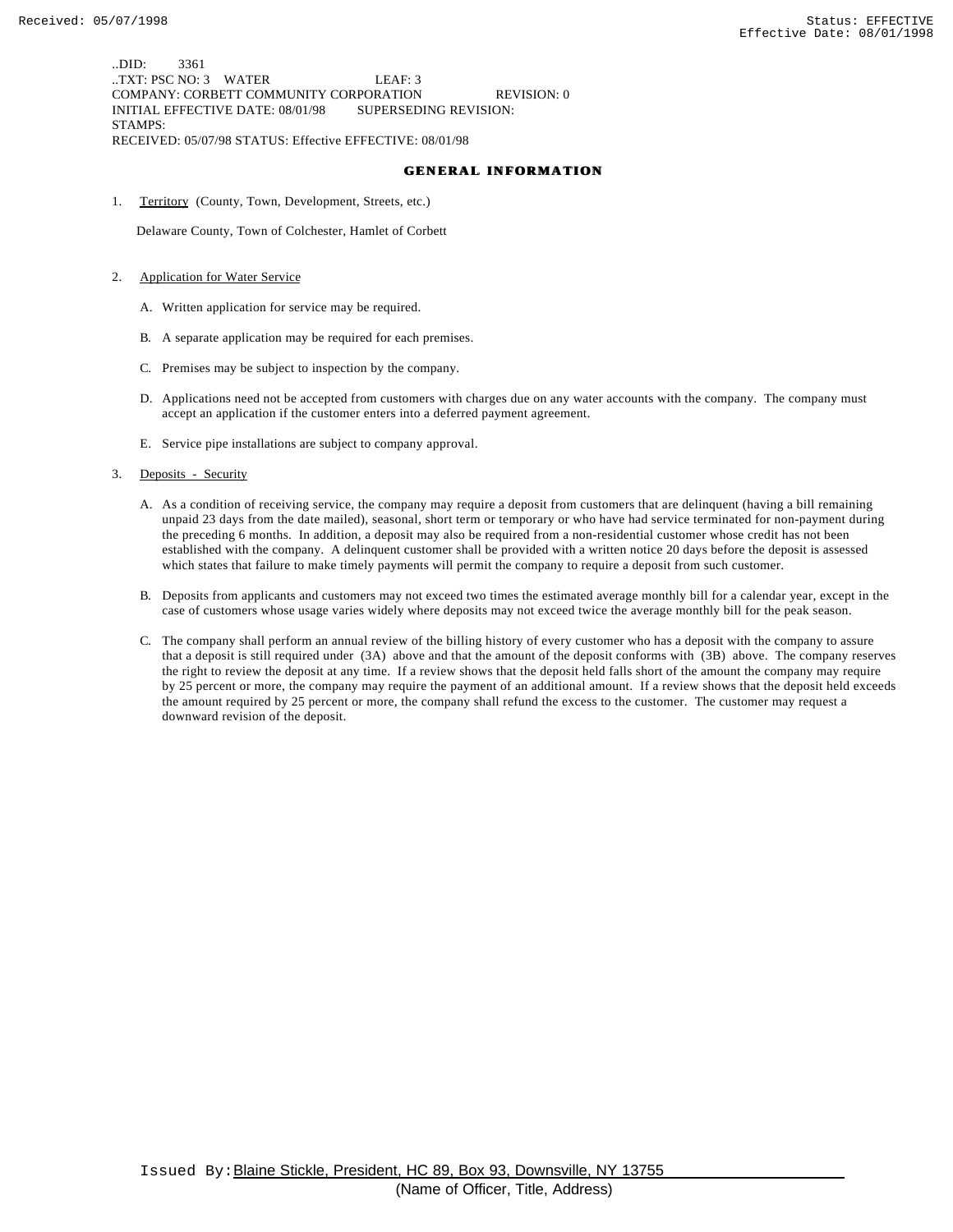..DID: 3362 ..TXT: PSC NO: 3 WATER LEAF: 4 COMPANY: CORBETT COMMUNITY CORPORATION REVISION: 0 INITIAL EFFECTIVE DATE: 08/01/98 SUPERSEDING REVISION: STAMPS: RECEIVED: 05/07/98 STATUS: Effective EFFECTIVE: 08/01/98

#### **GENERAL INFORMATION**

4. Deposits - Interest

Every deposit shall earn simple interest at the rate per annum prescribed by the Public Service Commission. The interest must be paid to customers when the deposit is returned. If the deposit has been held for 12 consecutive months or more, the interest must be credited to the customer no later than the first bill rendered after the next succeeding first day of October and at the end of each succeeding 12 month period.

- 5. Deposits Return
	- A. The company shall return to a customer a deposit or portion of a deposit and all interest thereon no more than 30 days after:
		- (1) the day the account is closed and all bills are paid; or
		- (2) the date of the first bill for service rendered after a 12 month period during which time the customer was not delinquent, provided there is no other basis for the company to request a deposit; or
		- (3) a review of the deposit shows that a reduction of the deposit is warranted.
	- B. A deposit or portion of a deposit plus interest thereon that is subject to return may be credited to the customer's account in the amount of any outstanding charges. If any balance remains, a refund check shall be issued.
- 6. Deposits Other
	- A. In the event that the applicant desires service for a trailer or other non-permanent structure, he shall deposit with the company all costs of the connection of such service. Said deposit shall bear simple interest as required above and shall be refunded at the end of 10 years, or sooner in the event that a permanent structure for such service connection is completed.
	- B. The company may also require deposits from customers to guarantee future payments as set forth in lawn sprinkler, main extension, or other forms of contracts which are in a form approved by the Public Service Commission. The interest rates for these deposits will be the same as the interest rates for security deposits and such interest will be credited to the customer as prescribed by Commission rules.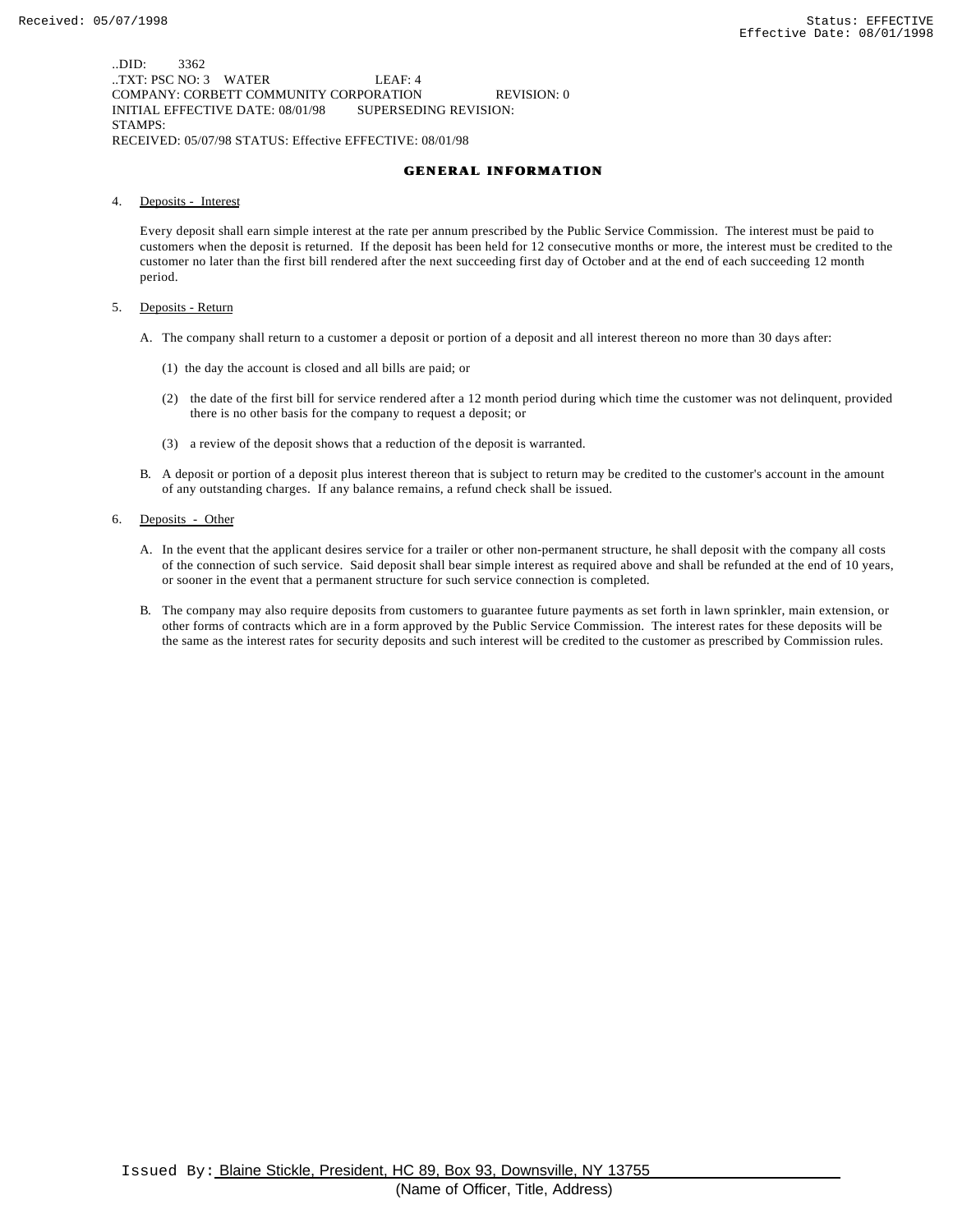..DID: 3363 ..TXT: PSC NO: 3 WATER LEAF: 5 COMPANY: CORBETT COMMUNITY CORPORATION REVISION: 0 INITIAL EFFECTIVE DATE: 08/01/98 SUPERSEDING REVISION: STAMPS: RECEIVED: 05/07/98 STATUS: Effective EFFECTIVE: 08/01/98

#### **GENERAL INFORMATION**

- 7. General Rules
	- A. Customers must provide 10 days' written notice prior to the date on which termination of service is requested or prior to a change of occupancy, until which date the customer will be responsible for payment of service.
	- B. Fire hydrants shall not be used without the written permission of the company or unless in conformance with filed fire protection tariff provisions.
	- C. The company will not be liable for damage resulting from the presence of its facilities, supply, or use of water service, except damage resulting from gross negligence of the company.
	- D. The company may shut off water in its mains to make repairs and extensions. Where possible, proper advance notice will be made to customers affected.
	- E. The use of water for sprinkling, swimming pools, or other less essential uses may be restricted or prohibited where such use may unreasonably reduce the adequacy of service for other domestic purposes.
	- F. There must be a separate service for each premises.
	- G. Installation of service pipes and mains will not normally be made when the ground is frozen.
	- H. The customer is responsible for service pipes and plumbing within the property line. Any plumbing work done on the customer's service pipe is subject to approval by the company. No underground work shall be covered up until it has been inspected and approved by the company.
	- I. All leaks on customer premises or the customer portion of the service pipe must be repaired as soon as possible.
	- J. All mains, services (up to the property line) and other water system facilities will be maintained and replaced by the company.
	- K. The company will supply water in the distribution system at pressures between 20 and 100 pounds per square inch (psi) and will strive, where practicable, to maintain a normal working pressure of 60 psi with a minimum of 35 psi. If the company makes changes to its system which cause the pressure to increase to over 100 psi to existing customers, the company will be responsible for the first installation of the necessary equipment in the customer's premises. From that point on the equipment will be considered part of the customer's internal plumbing and the customer will be responsible for its maintenance or replacement. If a water pressure reducing valve, in the customer's or applicant's opinion, is necessary or desired to safeguard the plumbing, it is the customer's or applicant's responsibility to purchase, install and maintain this equipment. Where a pressure reducing valve is used it is also advisable to install a suitable pressure relief valve. All installations will comply with the local building codes and standards and are considered a part of the customer's internal plumbing.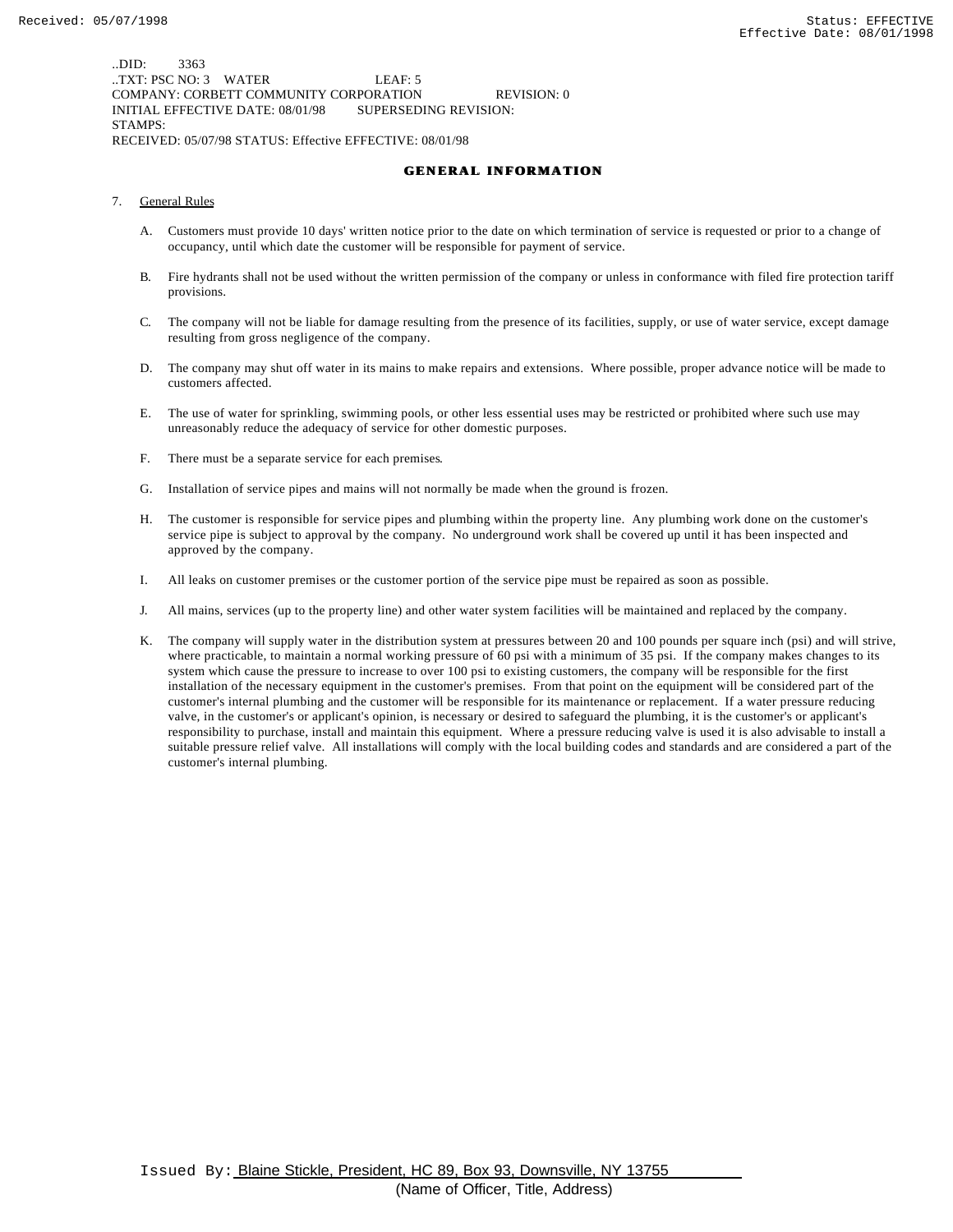..DID: 3364 ..TXT: PSC NO: 3 WATER LEAF: 6 COMPANY: CORBETT COMMUNITY CORPORATION REVISION: 0 INITIAL EFFECTIVE DATE: 08/01/98 SUPERSEDING REVISION: STAMPS: RECEIVED: 05/07/98 STATUS: Effective EFFECTIVE: 08/01/98

#### **GENERAL INFORMATION**

- L. Where an applicant is seeking service at an elevation or gradient which could not otherwise be adequately serviced by existing plant, the company will require that the applicant bear the additional cost of providing such extraordinary service, or in the alternative, require the applicant to purchase, install and maintain the necessary special equipment, such as a hydro-pneumatic system, needed to serve the premises. The installation of a hydro-pneumatic system as part of the customer's internal plumbing may be subject to approval of the Health Department and should comply with local building codes and standards.
- M. Cross connections to water sources other than the company's or with other facilities are strictly prohibited. Customers must, at their expense, install and maintain such backflow prevention devices as may be required by the company in accordance with good water works practice or applicable laws or regulations.
- N. Customers must permit company representatives to enter their premises on reasonable request for purposes relating to the operation and maintenance of the company's system, including inspection of the customer's and the company's facilities, installation, reading, testing, replacement and removal of meters, and terminating and restoring service.
- O. No person shall maliciously, willfully or negligently break, damage, destroy, uncover, deface, block access to or tamper with any pipe, valve, meter, structure, appurtenance or equipment which is a part of the water works system.
- 8. Metered Service (if applicable and provided for in Service Class No. 1 or Nos. )
	- A. A meter of a type approved by the Commission is required for each premises.
	- B. The company will furnish, install, and maintain the meter. Unless the meter register is set at zero, the company shall attach a tag with the date and meter dial reading at the time of installation.
	- C. The customer will provide a location for the meter acceptable to the company and will be responsible for the cost of repairing damage resulting from human interference, frost, backflow of hot water, or other such causes.
	- D. Where the company agrees it is necessary to set a meter outside the building, it shall be installed at the expense of the customer in a pit acceptable to the company which is both water-tight and frostproof. The cover of the pit shall be fastened with a convenient locking device. Where the distance from the property line to the front wall of the building is greater than 75 feet, the company may require that the meter be set in a pit at or near the property line. If the pit is to be installed on property not owned or controlled by the customer, written consent of the owner of the property shall be obtained prior to the installation.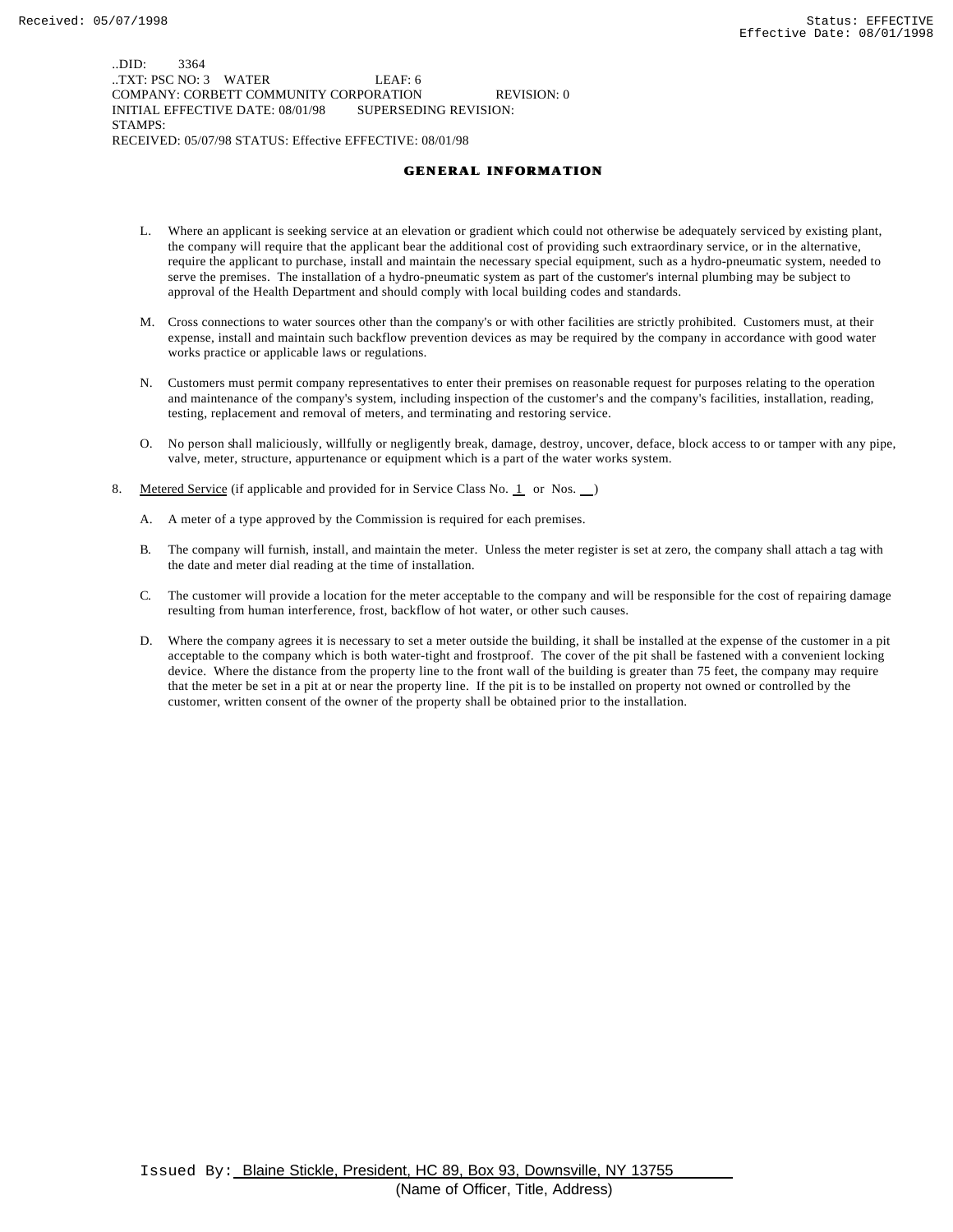..DID: 3367 ..TXT: PSC NO: 3 WATER LEAF: 7 COMPANY: CORBETT COMMUNITY CORPORATION REVISION: 0 INITIAL EFFECTIVE DATE: 08/01/98 SUPERSEDING REVISION: STAMPS: RECEIVED: 05/07/98 STATUS: Effective EFFECTIVE: 08/01/98

#### **GENERAL INFORMATION**

- E. The company reserves the right to remove, test, and replace the meter.
- F. The company shall afford the customer an opportunity to verify the final reading of any water meter removed from the premises and obtain the customer's signature on a meter removal card which shows the date removed and the reading.
- G. Meters will be tested in conformance with rules of the Public Service Commission. In the case of a disputed account involving the accuracy of the meter, the company will have the meter tested upon the request of the customer. Should the customer request to have a second meter test within 1 year, the customer will be responsible for the actual cost incurred to have the meter tested including the cost to remove the meter, payable in advance to the company. This fee will be refunded if the meter's final weighted average is found to register in excess of 100 percent. Adjustments in bills for over-registration of the meter will be made in accordance with the current rules of the Public Service Commission.
- H. Bills will show meter readings and the dates read.
- I. Bills will be reasonably estimated where a meter has been inaccessible and will be so indicated on the bill.
- J. Where a meter has ceased to register or its percentage of accuracy cannot be determined, an estimated bill for the current period may be rendered. For all other periods the bill shall be the minimum applicable charge.
- 9. Unmetered Service (if applicable and provided for in Service Class No. \_ or Nos. \_)

All applicable provisions of this tariff shall apply.

10. Extension of Mains

Mains will be extended in conformance with Commission Rules and Regulations found in 16 NYCRR, Part 501.

11. Discontinuance of Service - Non-Payment

 Service may be discontinued under the following provisions: for non-payment of any amount due for water supplied, for failure to make any payment due under a deferred payment agreement or for meter repairs (see Section 8C), for failure to post a required deposit or for failure to pay any fee or charge accruing under the contract or tariff.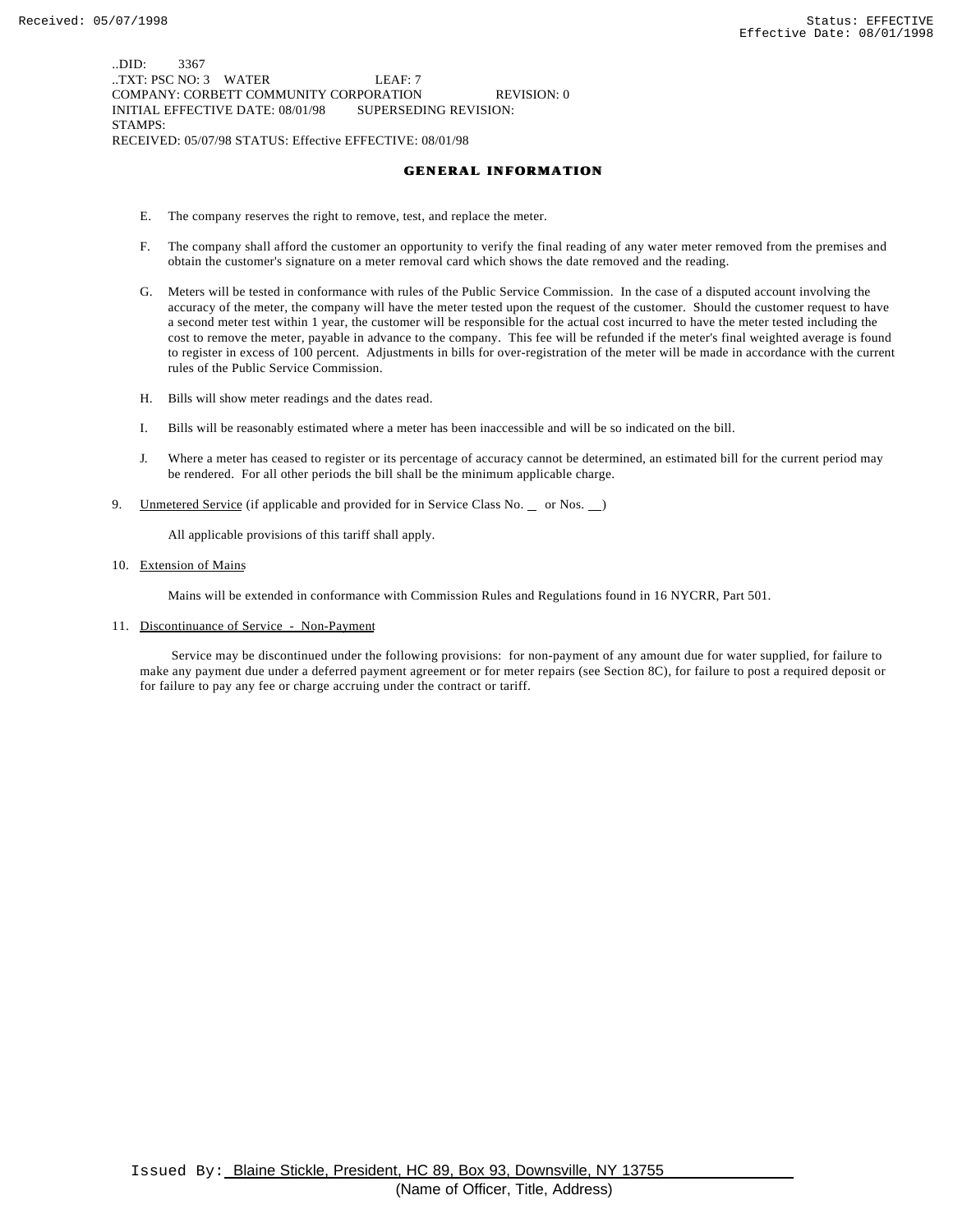..DID: 3368 ..TXT: PSC NO: 3 WATER LEAF: 8 COMPANY: CORBETT COMMUNITY CORPORATION REVISION: 0 INITIAL EFFECTIVE DATE: 08/01/98 SUPERSEDING REVISION: STAMPS: RECEIVED: 05/07/98 STATUS: Effective EFFECTIVE: 08/01/98

#### **GENERAL INFORMATION**

- A. A bill not paid within 23 days of mailing is considered delinquent, and the company may discontinue service after complying with 16 NYCRR, Part 533 which requires: (1) 15 days written notice if served personally, or (2) 15 days after a registered letter containing such notice has been signed or refused, or (3) 18 days after mailing written notice in a post-paid wrapper. Service will not be reestablished until payment of all proper arrears, charges and deposits is made or a deferred payment agreement is entered into. Receipt of a subsequently dishonored negotiable instrument in response to a notice of discontinuance shall not constitute payment of the customer's account and the company shall not be required to issue additional notice prior to discontinuance. There will be a charge for processing all returned checks equal to the bank charge plus a handling fee of \$5.00 (not to exceed the maximum allowed by section 5-328 of General Obligations Law).
- B. The company will not discontinue service to residential premises for non-payment of bills on a Friday, Saturday, Sunday, public holiday (as defined in General Construction Law), or on a day on which the utility's main office is closed. Discontinuance can only take place from Monday to Thursday between the hours of 8 a.m. and 4 p.m.
- C. The company will not discontinue service for non-payment of bills to any person or entity receiving public assistance if the payment for such service is to be paid directly by the Department of Social Services or by the local Social Services representatives.

#### 12. Discontinuance of Service - Other

- A. Service rendered under any application, contract or agreement may be discontinued by the company after reasonable notice for any of the following reasons:
	- (1) For willful or indifferent waste of water due to any cause or for non-authorized use of water.
	- (2) For failure to protect from damage the meter and connection, or for failure to protect and maintain the service pipe or fixtures on the property of the customer in a condition satisfactory to the company.
	- (3) For tampering with any meter, connections, service pipe, curb cock, seal or any other appliance of the company controlling or regulating the customer's water supply.
	- (4) For failure to provide the company's employees reasonable access to the premises supplied, or for obstructing the way of ingress to the meter or any other appliances controlling or regulating the customer's water supply.
	- (5) In case of vacancy of the premises.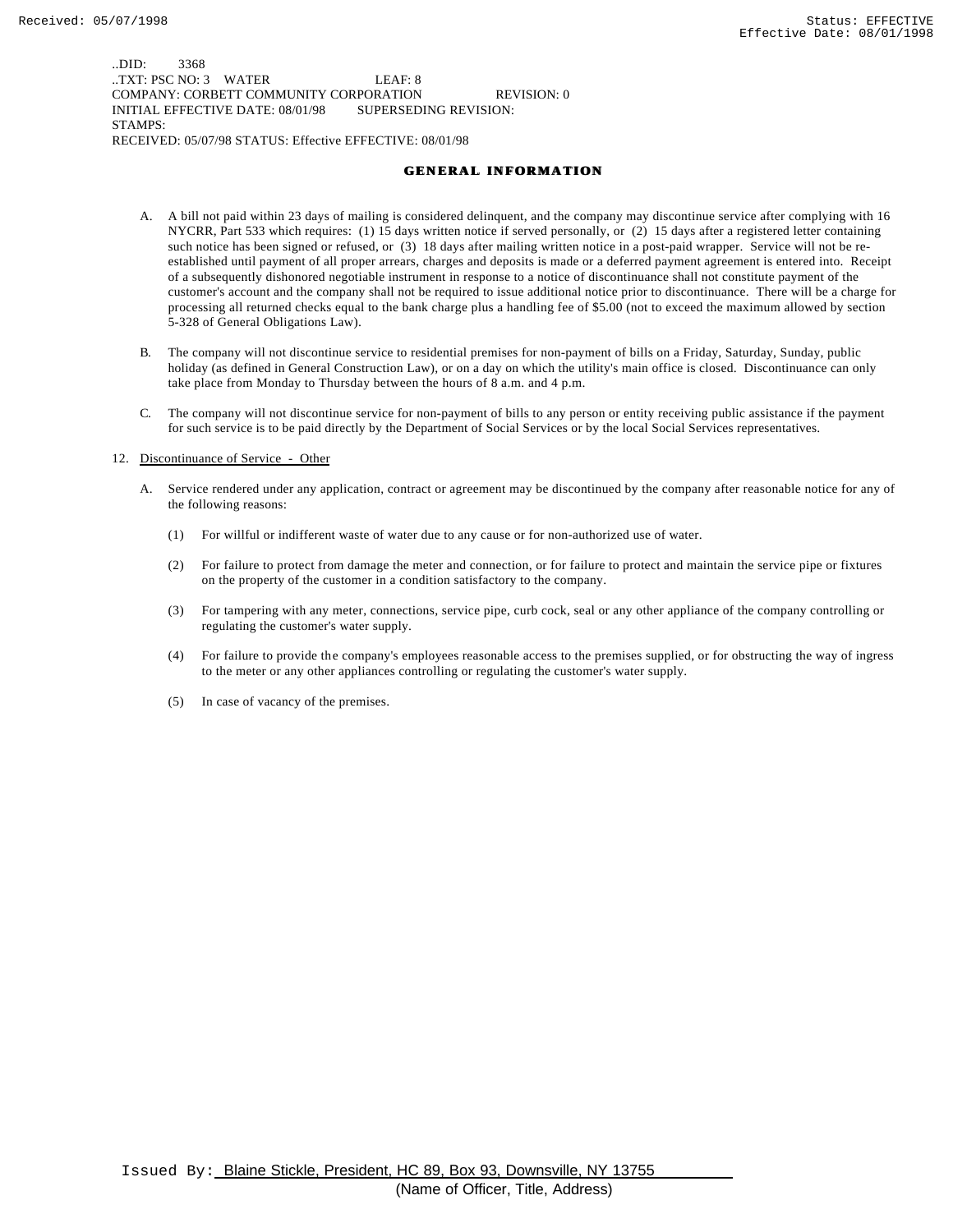..DID: 3369 ..TXT: PSC NO: 3 WATER LEAF: 9 COMPANY: CORBETT COMMUNITY CORPORATION REVISION: 0 INITIAL EFFECTIVE DATE: 08/01/98 SUPERSEDING REVISION: STAMPS: RECEIVED: 05/07/98 STATUS: Effective EFFECTIVE: 08/01/98

#### **GENERAL INFORMATION**

- (6) For cross connections.
- (7) For submetering or reselling water.
- (8) For non-compliance with water usage restrictions.
- (9) For violation of any rule or regulation of the company as filed with the Public Service Commission, provided such violation affects the reliability or integrity of the water system.
- B. Written notice of discontinuance of service shall contain the information required by 16 NYCRR Section 533.3 and will be given except in those instances where a public health hazard exists.
- C. The company may, at any time, temporarily discontinue water service in case of accident, or for the purpose of making connections, alterations, repairs, changes, etc.
- D. Except as stated in the preceding paragraph, or in the case of a violation that threatens the integrity of the water system, the company shall not discontinue service to any customer on a Friday, Saturday, Sunday, Public Holiday or on a day when the company is not open for business. Public Holiday shall refer to those holidays defined in the General Construction Law.

#### 13. Discontinuance of Residential Service - Special Procedures

 If termination of service would result in serious impairment to health and safety, the company must delay the termination of service or, if service has already been terminated, must restore service, for thirty days under the following conditions:

- A. all occupants are either blind, disabled, 62 years of age or older or 18 years of age or under;
	- B. a medical emergency exists; or
- C. if heating would be affected between November 1 and April 1.

 It is the customer's responsibility to notify the company that such conditions exist and to provide any required documentation. The company may require that the customer make appropriate arrangements to pay any arrears as well as pay current bills.

#### 14. Deferred Payment Agreements

 In addition to those circumstances in Section 13, the company will consider granting customers reasonable payment terms in cases where a customer is threatened with termination of service, or where the company has issued a backbill to a customer. Any such agreement may require the customer to make a reasonable down payment, and to pay current bills when issued.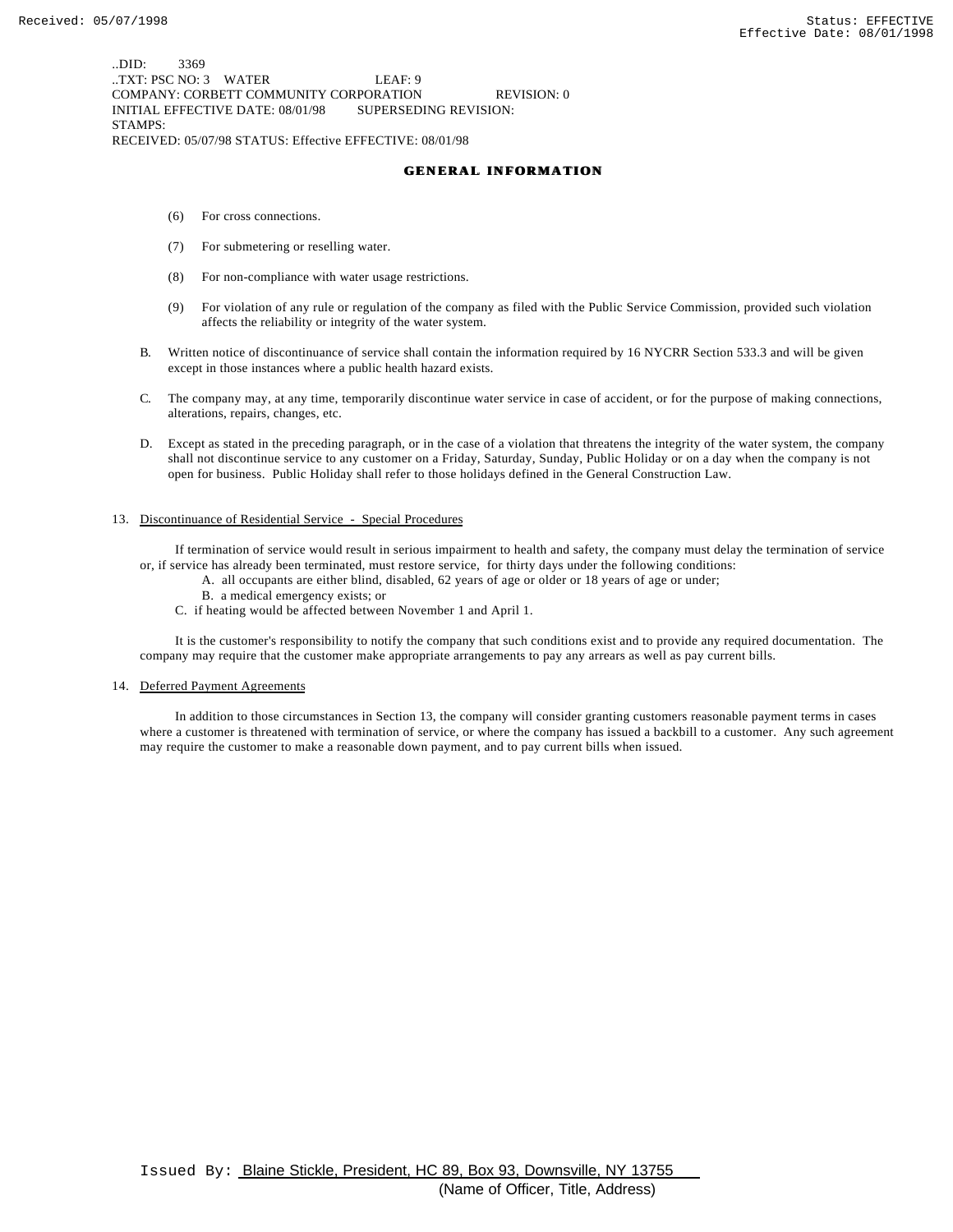..DID: 3370 ..TXT: PSC NO: 3 WATER LEAF: 10 COMPANY: CORBETT COMMUNITY CORPORATION REVISION: 0 INITIAL EFFECTIVE DATE: 08/01/98 SUPERSEDING REVISION: STAMPS: RECEIVED: 05/07/98 STATUS: Effective EFFECTIVE: 08/01/98

#### **GENERAL INFORMATION**

#### 15. Complaint Handling Procedures

- A. The company will promptly investigate and evaluate all complaints received from customers regarding bills for service rendered or required deposits. The results of the company's findings will be reported to the customer. During the period of investigation and evaluation, service will not be discontinued, nor shall a new notice of termination be issued, provided, however, that the customer will be required to pay the undisputed portion of any balance due, which may include bills for current usage.
- B. After the completion of such an investigation, if the company determines that the disputed service has been rendered, or that the disputed charge or deposit is proper in whole or in part, the company may require that the full bill or deposit be paid. Appropriate notices of the determination shall be given to the customer, and where notice of discontinuance of service was previously sent, or is served with the determination, such notice shall include a statement advising the customer of the availability of the Commission's complaint handling procedures, including the address and telephone number of the Department's Consumer Services Division. Where prior notice of discontinuance was sent, company procedure provides for discontinuance of service if customer fails to pay the proper amount due and owing within 5 days after notice of the company determination was served personally on the customer or at least 8 days after mailing of the notice. Under no circumstances will discontinuance of service occur if so precluded by the Commission.
- C. In situations where the complaint procedures of the Commission have been invoked and it is determined that the disputed service has been rendered or that the disputed charge or deposit is proper and prior notice of discontinuance was sent, a customer's service will not be discontinued for failure to pay the amount found due and owing until at least 5 days after notice of the Commission's determination, where personal service is made, or at least 8 days after mailing of such a notice.

#### 16. Restoration of Service

 A charge will be made to restore service after discontinuance at the customers's request, for non-payment or for violation of these rules.

 This charge will be \$10.00 during normal business hours (8:00 a.m. to 4:00 p.m., Monday through Friday), \$10.00 outside of normal business hours Monday through Friday and \$10.00 on weekends or public holidays. The holidays for which the \$10.00 charge will apply are as follows:

New Year's Day Labor Day Dr. Martin Luther King, Jr. Day Columbus Day Lincoln's Birthday Veteran's Day Washington's Birthday **Thanksgiving Day** Thanksgiving Day Memorial Day Christmas Day Independence Day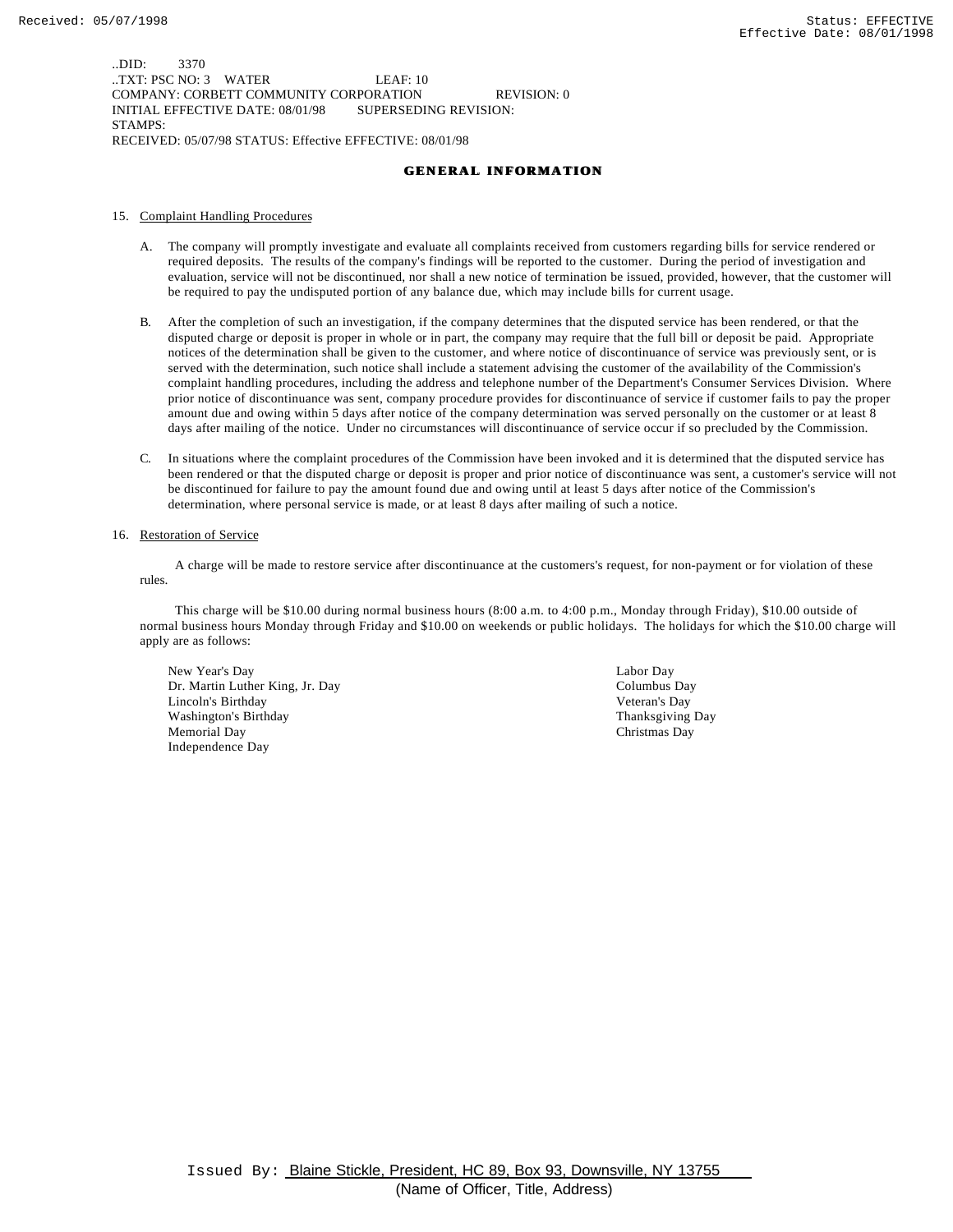# ..DID: 3371 ..TXT: PSC NO: 3 WATER LEAF: 11 COMPANY: CORBETT COMMUNITY CORPORATION REVISION: 0 INITIAL EFFECTIVE DATE: 08/01/98 SUPERSEDING REVISION: STAMPS: RECEIVED: 05/07/98 STATUS: Effective EFFECTIVE: 08/01/98

# **GENERAL INFORMATION**

In a case where service is being restored after discontinuance for non-payment, the company may require full payment of all arrears as well as the restoration of service charge. If the company and the customer have entered into some form of payment agreement, the agreed upon down payment may be required before service will be restored.

If it becomes necessary to disconnect service at the main because of willful acts of a customer, the service restoration charge will include the actual costs incurred by the company to disconnect and reconnect the service.

### 17. **Interest on Customer Overpayments**

The company will provide interest on a customer overpayment as follows:

- A. A customer overpayment is defined as payment by the customer to the company in excess of the correct charge for water service supplied to the customer which was caused by erroneous billing by the utility.
- B. The rate of interest on such amounts shall be the greater of the unadjusted customer deposit rate or the applicable late payment rate, if any, for the service classification under which the customer was billed. Interest shall be paid from the date when the customer overpayment was made, adjusted for any changes in the deposit rate or late payment rate, and compounded monthly, until the date when the overpayment was refunded.
- C. The company will not pay interest on customer overpayments that are refunded within 30 days after such overpayment is received by the company.

### 18. Regulation

 All matters, rules and other situations concerning the rendering of water service which are not specifically covered herein or in a provision of the New York State Codes, Rules and Regulations and which are subject to the jurisdiction of the Public Service Commission, and for which a customer and the company cannot agree as to an equitable and fair solution will be referred to said Commission to be resolved. Either the customer or the company may request that a rule or provision of this tariff be changed for a particular situation.